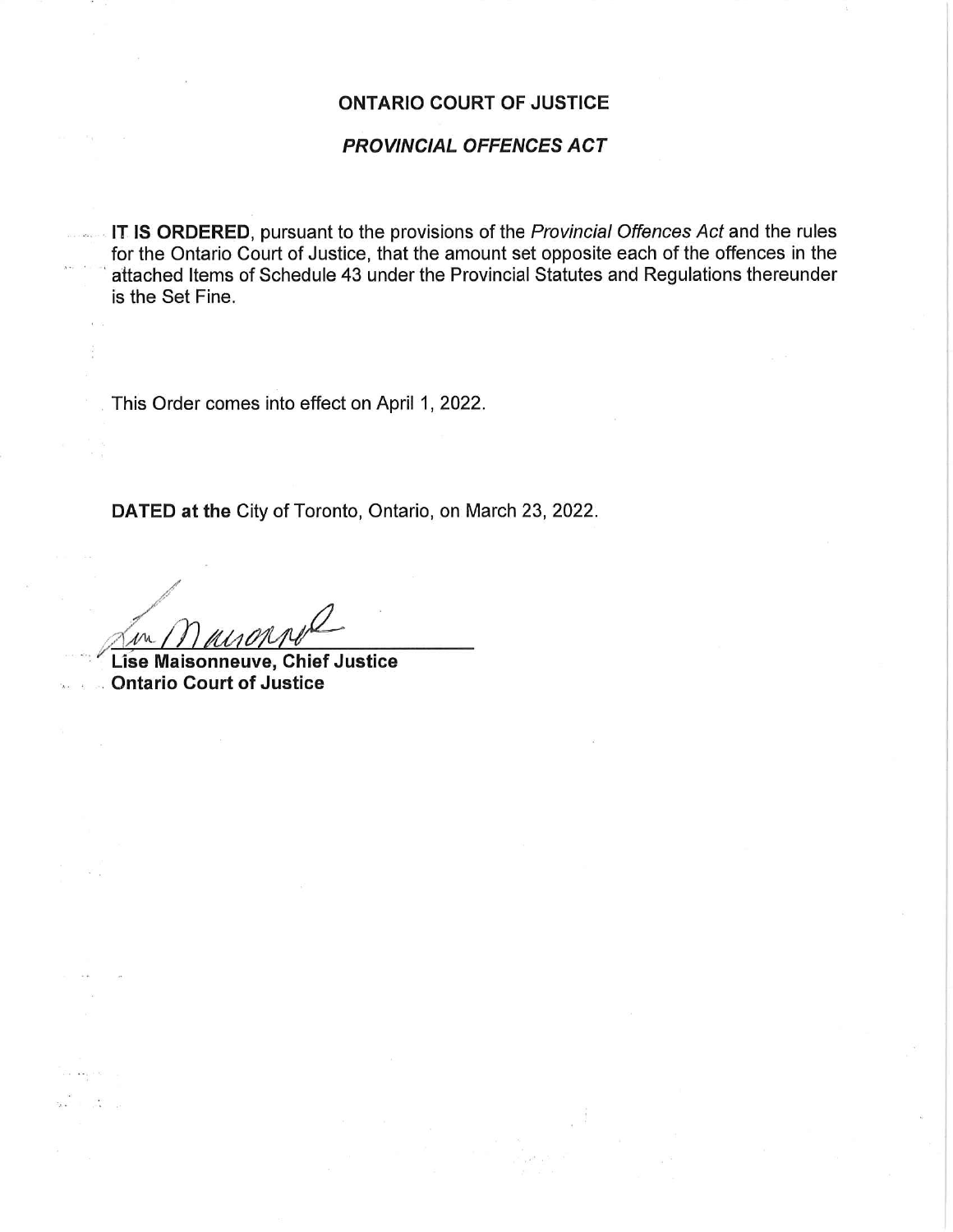## Ontario Court of Justice Last Updated: April 1, 2022

### SCHEDULE 43

# The Highway Traffic Act

 $\alpha$ 

 $\overline{w} = x - \overline{y}$ 

o wa

 $\alpha\in\mathbb{R}^2$  $\mathcal{L}(\mathcal{L}) = \mathcal{L}$  $\sigma_{\rm{C}}$ 

| Item   | <b>Offence</b>                                                                                          | <b>Section</b> | <b>Set Fine</b> |
|--------|---------------------------------------------------------------------------------------------------------|----------------|-----------------|
|        | Item 208: Revoked: O. Reg. 180/22                                                                       |                |                 |
| 218.1  | Drive motor vehicle not in accordance with<br>emissions regulation                                      | 75.1(1)        | \$300.00        |
| 218.2  | Drive commercial motor vehicle not in<br>accordance with emissions regulation                           | 75.1(1)        | \$500.00        |
| 218.3  | Cause or permit operation of motor vehicle not<br>in accordance with emissions regulation               | 75.1(1)        | \$300.00        |
| 218.4  | Cause or permit operation of commercial<br>motor vehicle not in accordance with<br>emissions regulation | 75.1(1)        | \$500.00        |
| 218.5  | Tamper with motor vehicle - emissions                                                                   | 75.1(2)        | \$500.00        |
| 218.6  | Cause or permit tampering with motor vehicle<br>— emissions                                             | 75.1(2)        | \$500.00        |
| 218.7  | Sell or offer to sell emissions tampering<br>system or device                                           | 75.1(3)        | \$500.00        |
| 234.   | Operate vehicle - fail to display inspection<br>sticker or proof                                        | 85(1)          | \$200.00        |
| 235.   | Permit operation of vehicle - fail to display<br>inspection sticker or proof                            | 85(1)          | \$200.00        |
| 430.4  | Fail to obey automated flagger assistance<br>device - red indication                                    | 146.1(3.1)     | \$85.00         |
| 430.5  | Fail to stop where indicated - automated<br>flagger assistance device                                   | 146.1(3.1)     | \$85.00         |
| 430.6  | Fail to obey automated flagger assistance<br>device - red indication - community safety<br>zone         | 146.1(3.1)     | \$120.00        |
| 430.7  | Fail to obey traffic control slow sign                                                                  | 146.1(4)       | \$85.00         |
| 430.8  | Fail to obey traffic control slow sign -<br>community safety zone                                       | 146.1(4)       | \$120.00        |
| 430.9  | Fail to obey automated flagger assistance<br>device - amber indication                                  | 146.1(4.1)     | \$85.00         |
| 430.10 | Fail to obey automated flagger assistance<br>device - amber indication - community<br>safety zone       | 146.1(4.1)     | \$120.00        |

 $\alpha$  as

 $\langle \, \rangle$